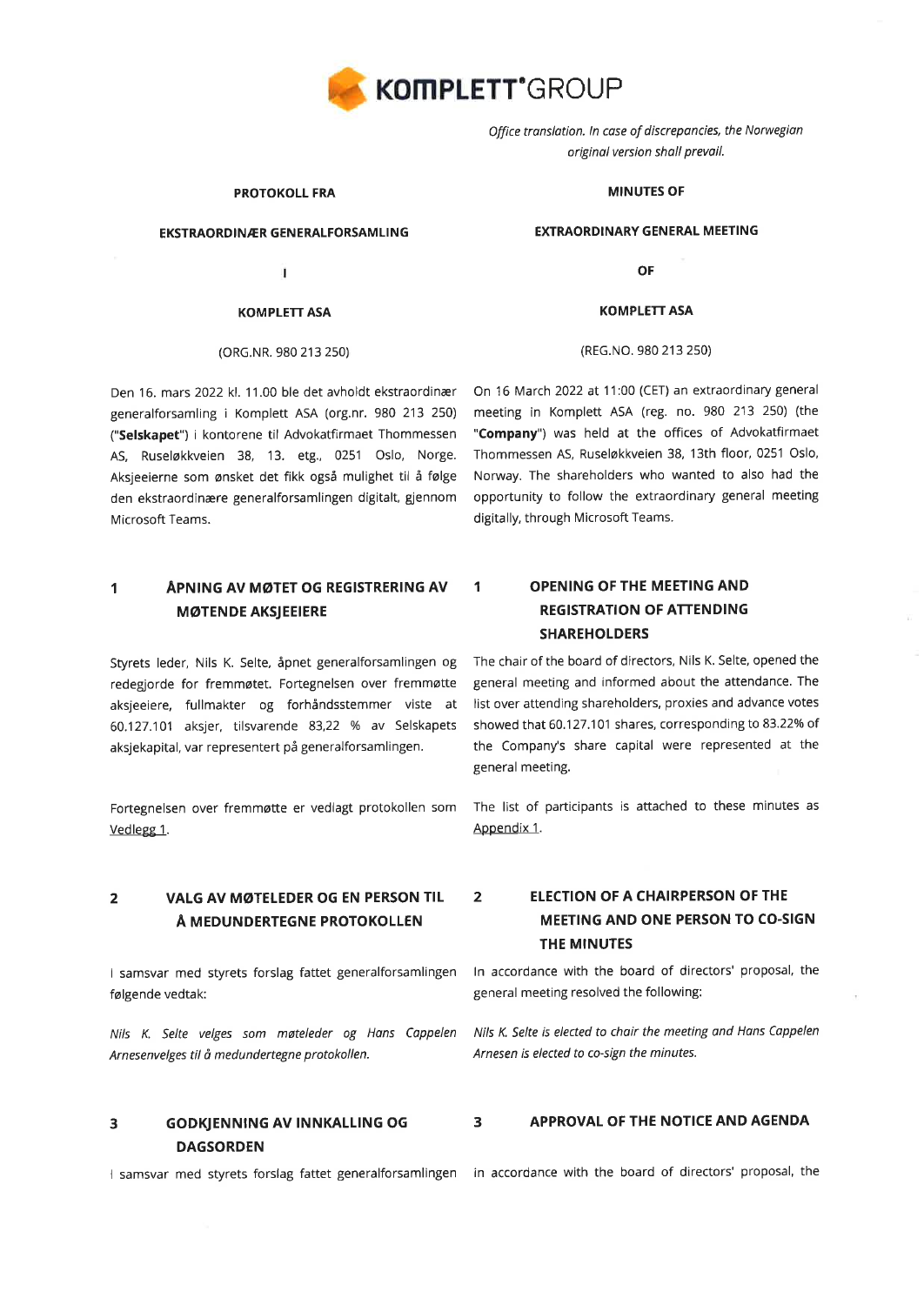

følgende vedtak:

Innkolling og dagsorden, som ble sendt til somtlige oksieeiere med kjent adresse den 23. februor 2022, godkiennes.

## 4 KAPITALFORHøYELSE

I samsvar med styrets forslag fattet generalforsamlingen følgende vedtak:

- (i) Selskapets aksjekapital skal forhøyes med (i) NOK 14.096.969,60, ved utstedelse av 35.242.424 nye aksjer (hver pålydende NOK 0,40) (de "Nye Aksjene").
- (ii) De Nye Aksjene skal tegnes av SIBA lnvest (ii) Aktiebolag (org. nr. 556196-1755, Box 8772 SE-402 76 Göteborg, Sverige)) i forbindelse med Selskapets eryerv av aksjer i NetOnNet AB.
- (iii) De Nye Aksjene skal tegnes på en særskilt (iii) tegningsblankett innen 1. juli 2022, Iikevel slik at tegningsperioden skal anses utløpt virkedagen etter at Selskapet har giennomført oppkjøpet av NetonNet AB dersom dette er tidligere.
- (iv) Det skal betales NOK 66,00 per Nye Aksje, hvorav (iv) NOK 0,40 er aksjekapital og NOK 65,60 utgør overkurs /annen innskutt egenkapital. Samlet tegningsbeløp er NOK 2.325.999.984,00, hvorav til sammen NOK 14.096.969,60 er aksjekapital og til sammen NOK 2.31 1.903.014,40 utgjør overkurs /annen innskutt egenkapital.
- (v) De Nye Aksjene gir rett til utbytte og øvrige (v) rettigheter i Selskapet fra tidspunktet for registreringen av kapitalforhøyelsen <sup>i</sup> Foretaksregisteret.
- (vi) Aksjeinnskuddet skal gjøres ved gjennomføring av (vi) Transaksjonen, ved at SIBA lnvest AB overdrar 6,040,680 aksjer i NetOnNet AB til Selskapet. For en nærmere beskrivelse av innskuddet vises det til den uavhengige redegiørelsen fra KWC Revisjon AS utarbeidet i henhold til allmennaksjeloven <sup>5</sup> 10-2 jf. 2-6, inntatt som Vedlegg 1 til protokollen.

general meeting resolved the following:

The notice and the agenda, which were sent to all shareholders with a known address on 23 February 2022, are approved.

### 4 SHARE CAPITAL INCREASE

in accordance with the board of directors' proposal, the general meeting resolved the following:

- The share capital shall be increased by NOK 14,096,969.60, by the issuance of 35,242,424 new shares (each with a nominal value of NOK 0.40) (the "New Shares").
	- The New Shares shall be subscribed for by SIBA lnvest Aktiebolag (reg. no. 5561 96-1 755, Box 8772 SE- 402 76 Göteborg, Sweden) in connection with the Company's acquisition of shares in NetonNet AB.
	- The New Shares shall be subscribed for on <sup>a</sup> separate subscription form no later than 1 July 2022, nevertheless so that the subscription period shall be deemed to have expired the business day after the Company has completed the acquisition of NetOnNet AB if this occurs earlier.
	- The subscription price is NOK 66.00 per New Share, of which NOK 0.40 is share capital and NOK 65.60 constitute share premium /other paidin equity. The total subscription amount is NOK 2,325,999,984.00, of which in total NOK 14,096,969.60 is share capital and in total NOK 2,31 1,903,014.40 constitute share premium /other paid-in capital.
		- The New Shares carry the right to dividend and other rights in the Company from the time of registration of the share capital increase in the Norwegian Register of Business Enterprises.
	- The share contribution shall be settled once the Transaction is completed by way of transfer of 6,040,680 shares in NetOnNet AB from SIBA lnvest AB to the Company. For further details about the share contribution reference is made to the independent statement prepared by KWC Revisjon AS in accordance with Section 10-2 cf. Section 2-6 of the Norwegian Public Limited Liability Companies Act, attached hereto as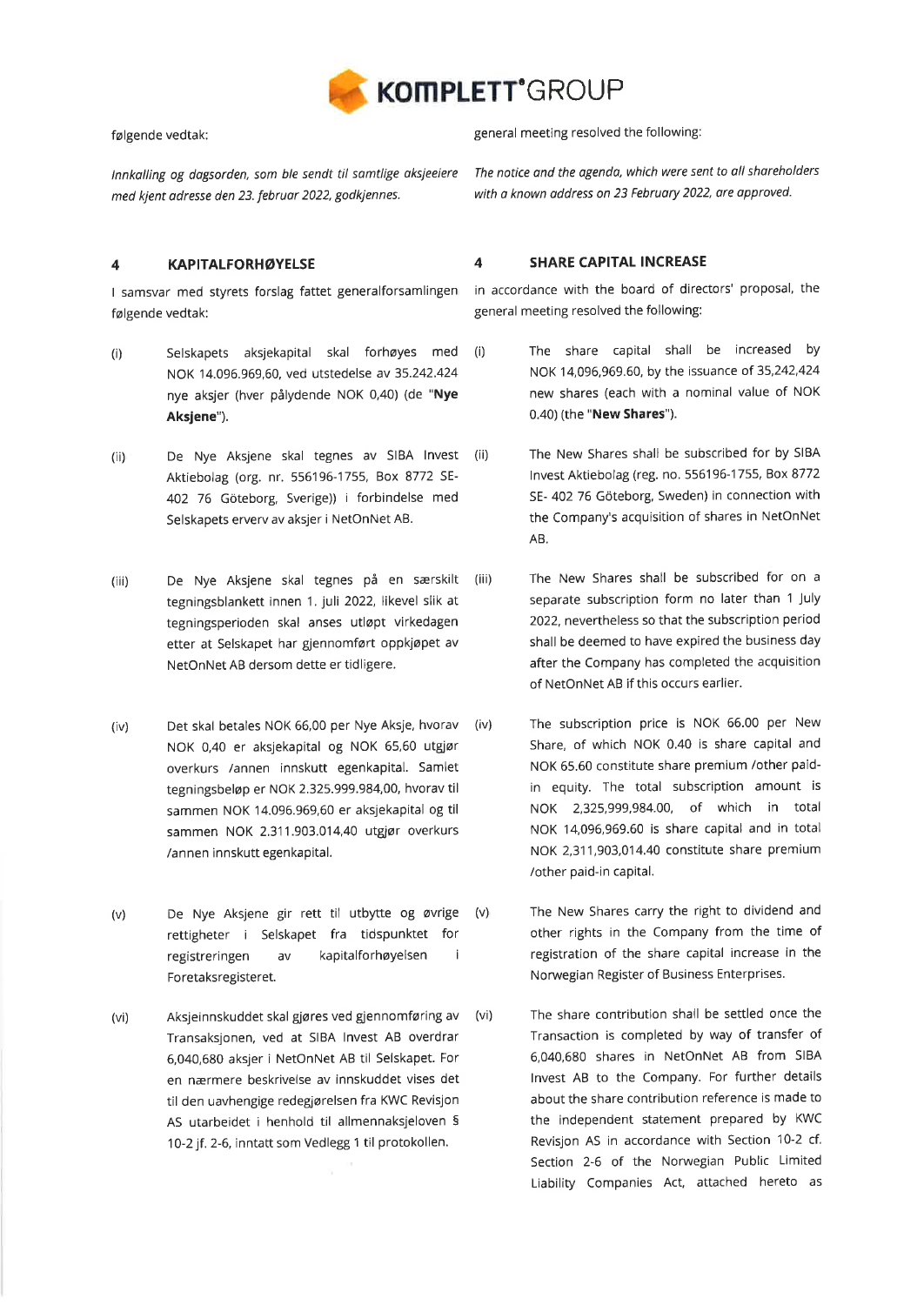

## Appendix 1.

- (vii) Vedtektenes 5 4 endres til å reflektere Selskapets (vii) aksjekapital og antall aksjer etter kapitalforhøyelsen.
- (viii) De anslåtte utgifter ved kapitalforhøyelsen utgjør (viii) NOK 1.000.000 (eks. MVA), som skal dekkes av Selskapet.

Gjennomføringen av vedtaket om kapitalforhøyelse er betinget av gjennomføringen av Selskapets kjøp av aksjene i NetOnNet AB. Kapitalforhøyelsen skal ikke registreres <sup>i</sup> Foretaksregisteret, og de Nye Aksjene skal ikke utstedes, før Transaksjonen er gjennomført.

Section 4 of the articles of association shall be amended to reflect the Company's share capital and number of shares following the share capital increase.

The estimated costs related to the share capital increase is NOK 1,000,000 (excl. VAT), which shall be paid by the Company.

The completion of the resolution to increase the share capital is conditional on the completion of the Company's acquisition of the shares in NetOnNet AB. The share capital increase shall not be registered in the Norwegian Register for Business Enterprises, and the New Shares shall not be issued, until the Transaction is completed.

# 5 STYREFULLMAKT TIL KAPITALFORHØYELSE

<sup>I</sup>samsvar med styrets forslag ga generalforsamlingen styret følgende fullmakt til å forhøye aksjekapitalen, og fattet derved følgende vedtak:

- (i) I henhold til allmennaksjeloven 5 10-14 gis styret (i) fullmakt til å forhøye Selskapets aksjekapital, i en eller flere omganger, med inntil NOK 11.000.000.
- (ii) Fullmakten kan benyttes i forbindelse med (ii) Selskapets kjøp av NetonNet AB.
- (iii) Aksjeeiernes fortrinnsrett til de nye aksjene kan (iii) fravikes, jf. allmennaksjeloven 5 10-5, jf. 5 10-4.
- (iv) Fullmakten gjelder fra tidspunktet for registrering (iv) av fullmakten i Foretaksregisteret og frem til ordinær generalforsamling i 2023, dog senest til 30. juni 2023.
- Fullmakten omfatter ikke kapitalforhøyelse mot (v) innskudd i andre eiendeler enn penger eller rett til å pådra Selskapet særlige plikter. (v)
- (vi) Fullmakten omfatter ikke kapitalforhøyelse ved (vi) The authorization does not include an increase in

# 5 BOARD AUTHORISATION TO INCREASE THE SHARE CAPITAL

ln accordance with the board of directors' proposal, the general meeting granted the board of directors the following authorization to increase the share capital, and thereby resolved the following:

- ln accordance with Section 10-14 of the Norwegian Public Limited Liability Companies Act, the board of directors is granted an authorization to increase the Company's share capital, in one or more rounds, by up to NOK 11,000,000.
- The authorization may be utilized in connection with the Company's acquisition of NetOnNet AB.
	- The shareholders' preferential right to the new shares may be deviated from, cf. Section 10-5, cf. Section 10-4 of the Norwegian Public Limited Liability Companies Act.
	- The authorization will remain in force from the time the resolution is registered in the Norwegian Register of Business Enterprises and until the annual general meeting in 2023, but in no event later than 30 June 2023.
		- The authorization does not include an increase in share capital by contribution in kind or the right to incur special obligations for the Company
			-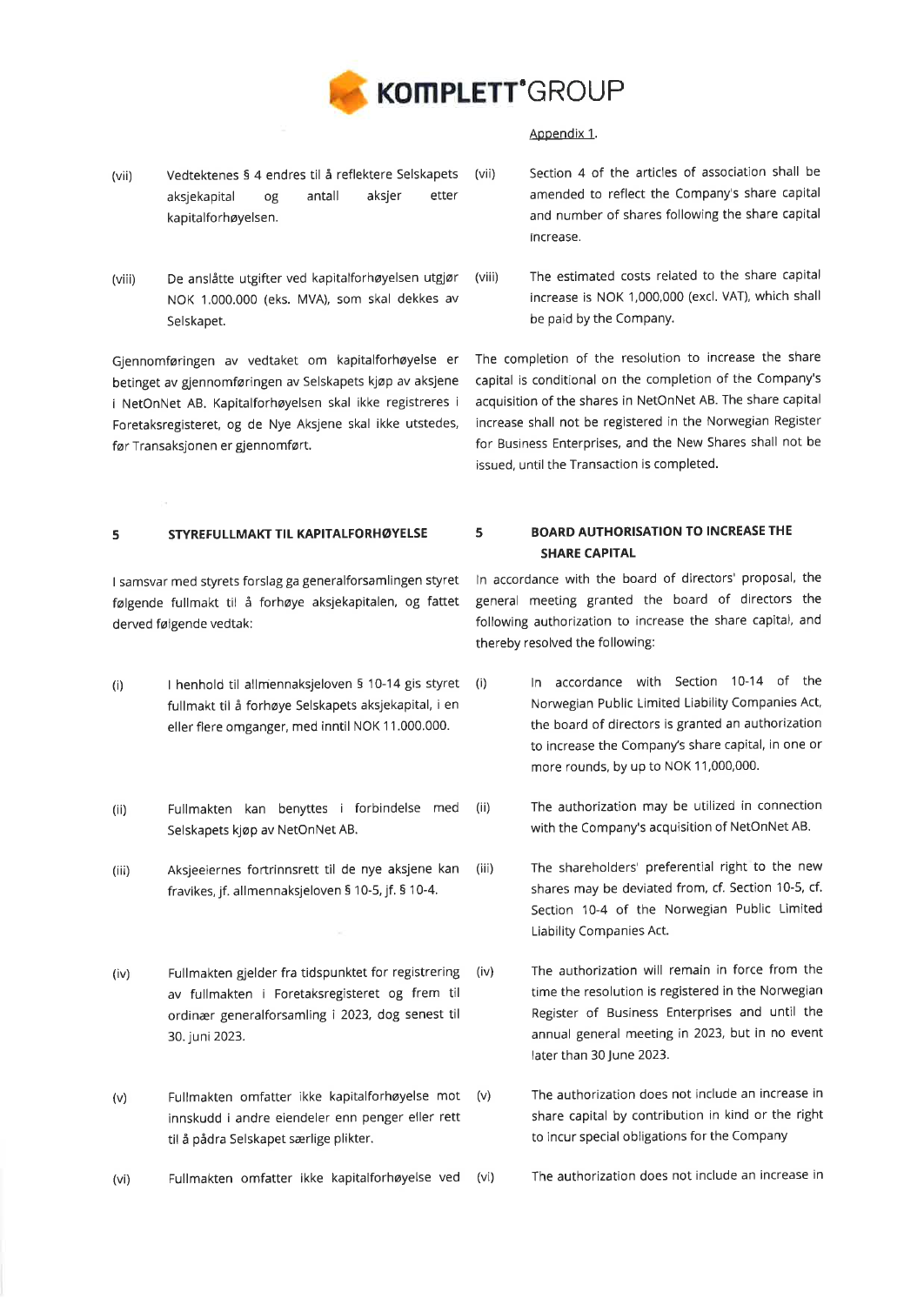

fusjon etter allmennaksjeloven 5 13-5.

share capital through a merger in accordance with Section 13-5 of the Norwegian Public Limited Liability Companies Act.

# 6 VALG AV NYTT STYREMEDLEM OG OBSERVATøRER

I samsvar med styrets forslag, i tråd med valgkomiteens innstilling, fattet generalforsamlingen følgende vedtak:

Følgende nye styremedlem og observatører velges med virkning fra, og betinget av, gjennomføringen av Selskapets kjøp av aksjene i NetonNet AB, for en periode frem til Selskapets ordinære generalforsamling i 2024:

- Fabian Bengtsson (sryremedlem) a
- Roland Vejdemo (observatør) a
- Carl Erik Hagen (observatør) a

Etter dette vil styret bestå av følgende personer:

- Nils Kloumonn Selte (styreleder) o
- Jennifer Geun Koss a
- Lars Bjørn Thoresen  $\bullet$
- Sarah Cathrine Jensseter Willand a
- Anders Odden a
- Noro Elin Eldås a
- Føbion Bengtsson a
- Roland Vejdemo (observatør) a
- Carl Erik Hagen (observatør) a

#### 7 VALG AV MEDLEMMER TIL VALGKOMITEEN

I samsvar med styrets forslag, i tråd med valgkomiteens innstilling, fattet generalforsamlingen følgende vedtak:

Følgende personer velges som medlemmer av valgkomiteen med virkning fra gjennomføringen av Selskapets kjøp av aksjer i NetonNet AB og frem til ordinær generalforsamling i 2024:

# 6 ELECTION OF A NEW MEMBERTO THE BOARD OF DIRECTORS AND BOARD OBSERVERS

ln accordance with the board of directors' proposal, in line with the nomination committee's recommendation, the general meeting resolved the following:

The following new board member and board observers are elected with effect from, and condition on, completion of the Company's acquisition of the shares in NetonNet AB, and for a period until the Company's annual general meeting in 2024:

- Fabian Bengtsson (board member)
- Roland Vejdemo (board observer) a
- Carl Erik Hagen (board observer) a

After this, the board of directors will comprise the following:

- Nils Kloumann Selte (styreleder)
- Jennifer Geun Koss
- . Lars Bjørn Thoresen
- . Sarah Cothrine Jensseter Willønd
- Anders Odden
- Nora Elin Eldås
- . Fobion Bengtsson
- . Roland Vejdemo (board observer)
- . Corl Erik Hogen (boord observer)

# 7 ELECTION OF MEMBERS TO THE NOMINATION COMMITTEE

ln accordance with the board of directors' proposal, in line with the nomination committee's recommendation, the general meeting resolved the following:

The following persons are elected as members of the nomination committee with effect from completion of the Company's acquisition of the shares in NetonNet AB and until the annual general meeting of 2024'.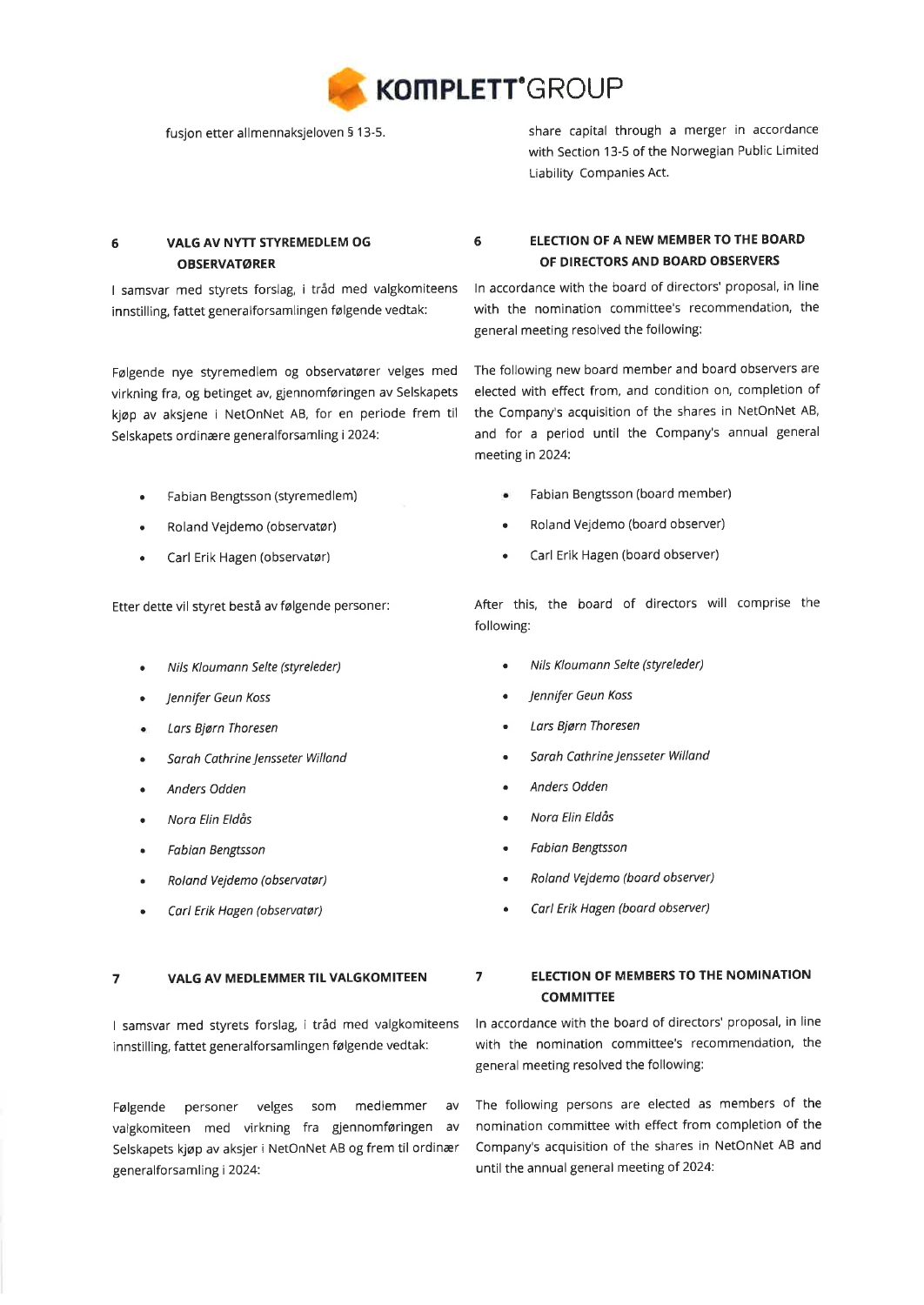

- a Sverre Kjær (leder)
- a Nina Camilla Hagen Sørli
- a Martin Bengtsson

 $\star$   $\star$   $\star$ 

## Stemmegivning

Resultatet av stemmegivningen for de ovennevnte sakene er inntatt som Vedlegg 2 til denne protokollen.

 $\star$   $\star$   $\star$ 

ekstraordinære generalforsamlingen ble hevet.

\*\*\*

Qslo, 16. mars 2022 Nils K. Selte

(møteleder / chairperson of the meeting)

Sverre Kjær (chair)

- Nina Camilla Hagen Sørli
- Martin Bengtsson

 $***$ 

## Voting

The voting results for each of the abovementioned matters are included in **Appendix 2** to these minutes.

\*\*\*

Det var ingen flere saker til behandling, og den There-were-no-further-matters-on-the-agenda, and the extraordinary general meeting was adjourned.

\*\*\*

Oslo, 16 March 2022

Mr. G. Arm

Hans Cappelen Arnesen (medundertegner / co-signer)

## Vedlegg:

- Fo rtegnelse over møtende aksjeeiere 1
- Stemmeresultater 2

#### Appendices:

- 1 Record of attending shareholders
- 2 Voting results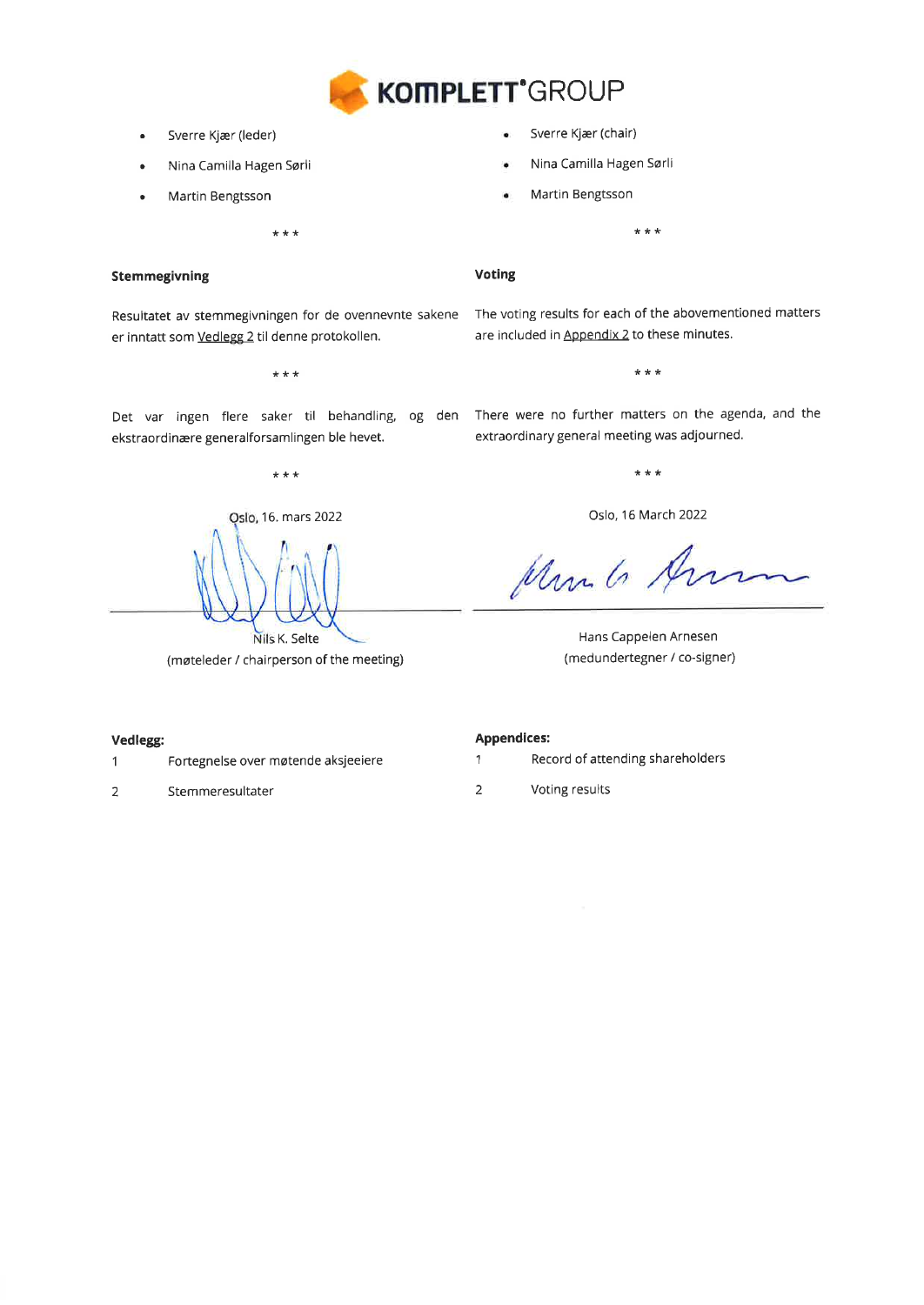Vedlegg 1/Appendix 1

 $\sim 0.5$ 

 $\sim 10^{-1}$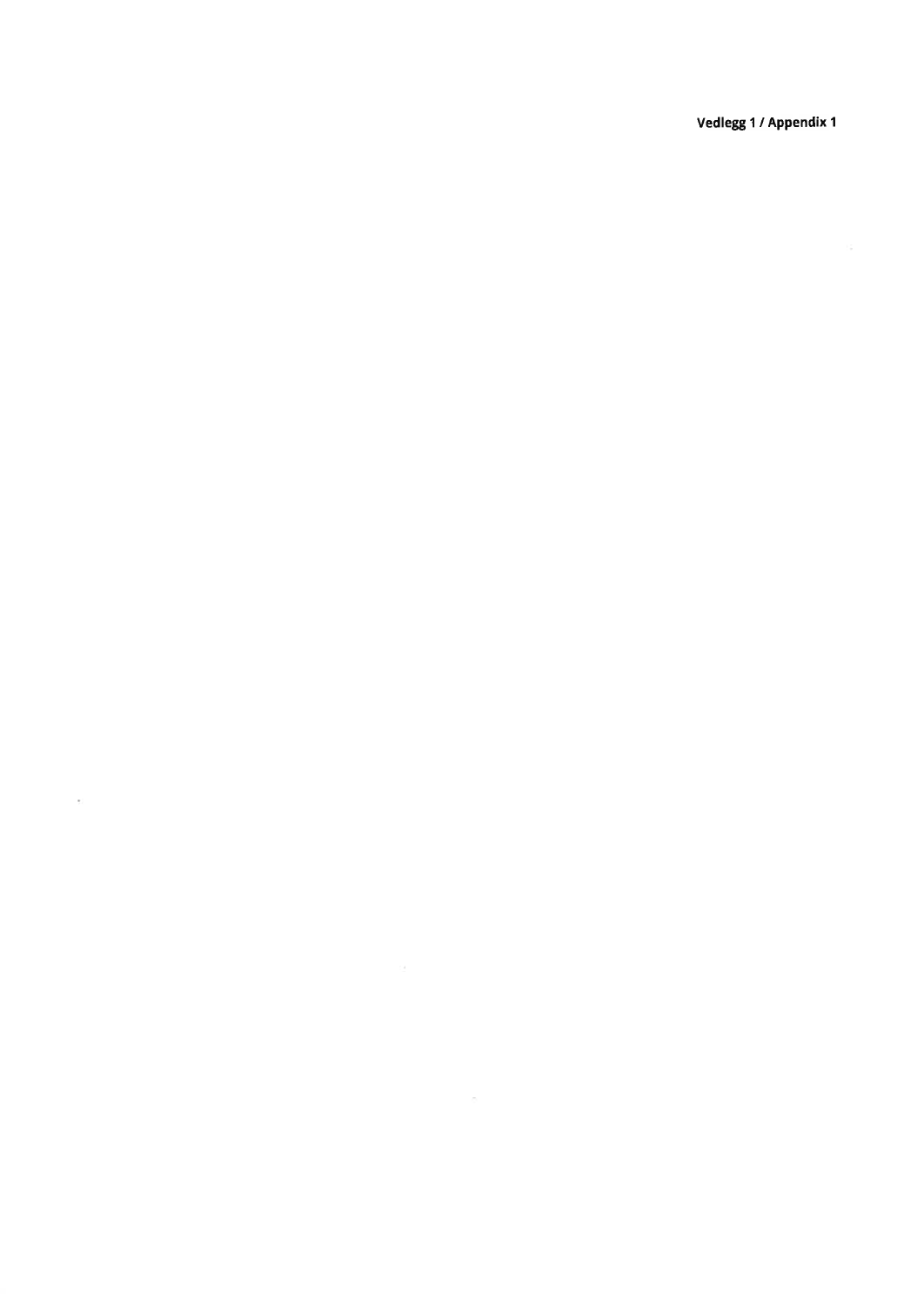# Møteliste Oppmøtt KOMPLETT ASA 16.03.2022

| Rafnr | Fomavn | Firma-<br><b>Ættemavn</b> | Repr. ved | Aktar      | Aksje   | Egne          | Fullmald | Instrukser | Totalt        | % kapital | % påmeldt | $\%$ repr. | Sternmemal        |
|-------|--------|---------------------------|-----------|------------|---------|---------------|----------|------------|---------------|-----------|-----------|------------|-------------------|
|       |        |                           |           |            | Ordinær | 3 2 3 1 1 6 5 | 0        |            | 3 2 3 2 1 6 5 | 4,47%     | 5,38%     | 5,38 %     |                   |
| 18    |        | Chairman of<br>the Board  |           | Fullmektig | Ordinær |               | 249 485  | 56 645 451 | 56 894 936    | 78,74 %   | 94,62%    | 94,62%     | <b>FFFFMFffFf</b> |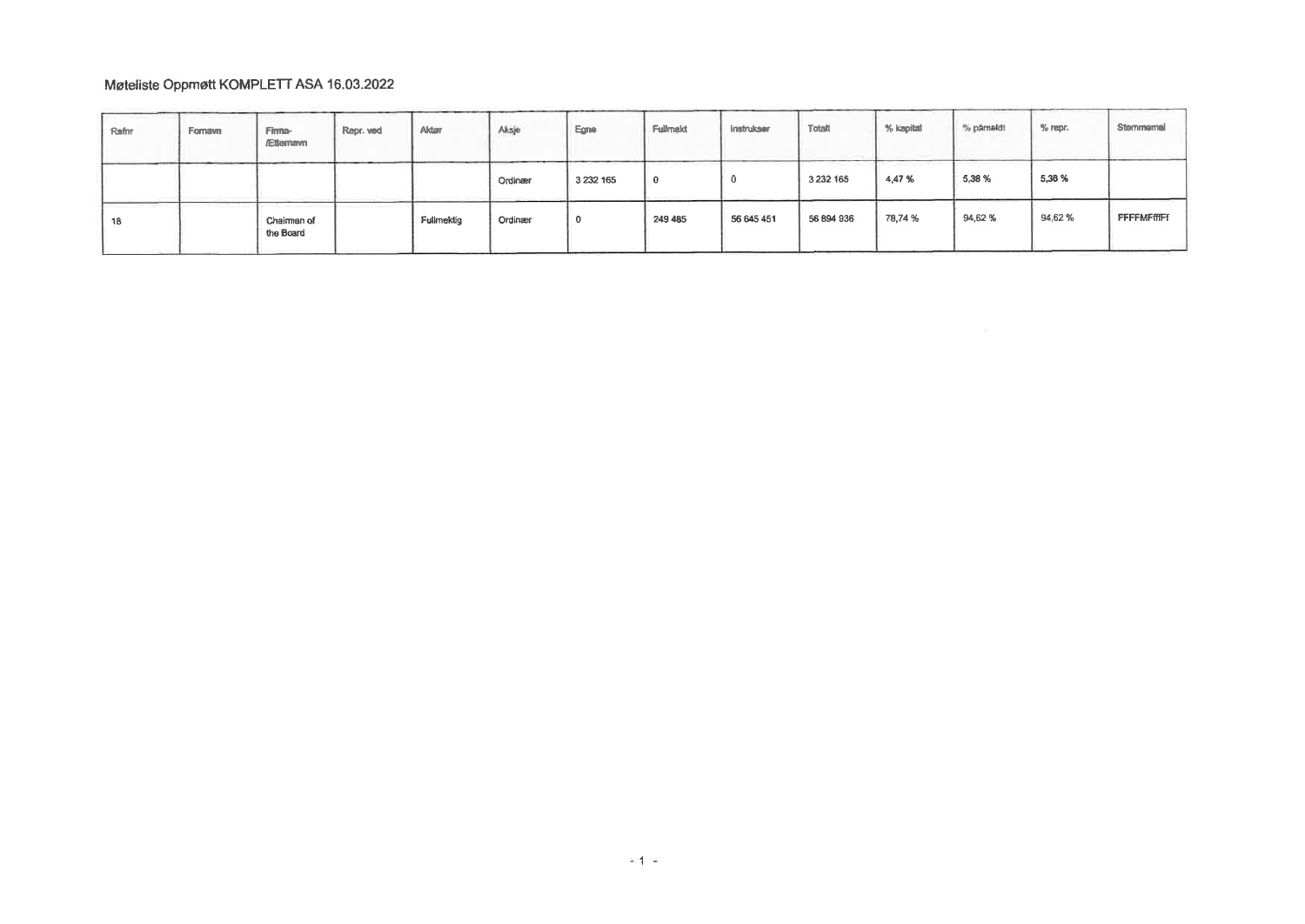# Totalt representert

| ISIN:                                    | NO0011016040 KOMPLETT ASA |  |  |  |  |
|------------------------------------------|---------------------------|--|--|--|--|
| Generalforsamlingsdato: 16.03.2022 11.00 |                           |  |  |  |  |
| Dagens dato:                             | 16.03.2022                |  |  |  |  |

# Antall stemmeberattigede personer representert/oppmøtt : 1

|                                      | Antall aksjer % kapital |         |
|--------------------------------------|-------------------------|---------|
| Total aksjer                         | 72 255 155              |         |
| - selskapets egne aksjer             | 0                       |         |
| Totalt stemmeberettiget aksjer       | 72 255 155              |         |
| Representert ved forhåndsstemme      | 3 232 165               | 4.47 %  |
| Sum Egne aksjer                      | 3 232 165               | 4,47 %  |
| Representert ved fullmakt            | 249 485                 | 0.35%   |
| Representert ved stemmeinstruks      | 56 645 451              | 78,40 % |
| Sum fullmakter                       | 56 894 936              | 78,74 % |
| Totalt representert stemmeberettiget | 60 127 101              | 83,22 % |
| <b>Totalt representert av AK</b>     | 60 127 101              | 83,22 % |

Kontofører for selskapet: For selskapet;

NORDEA BANK ABP FILIAL NORGE

KOMPLETTAS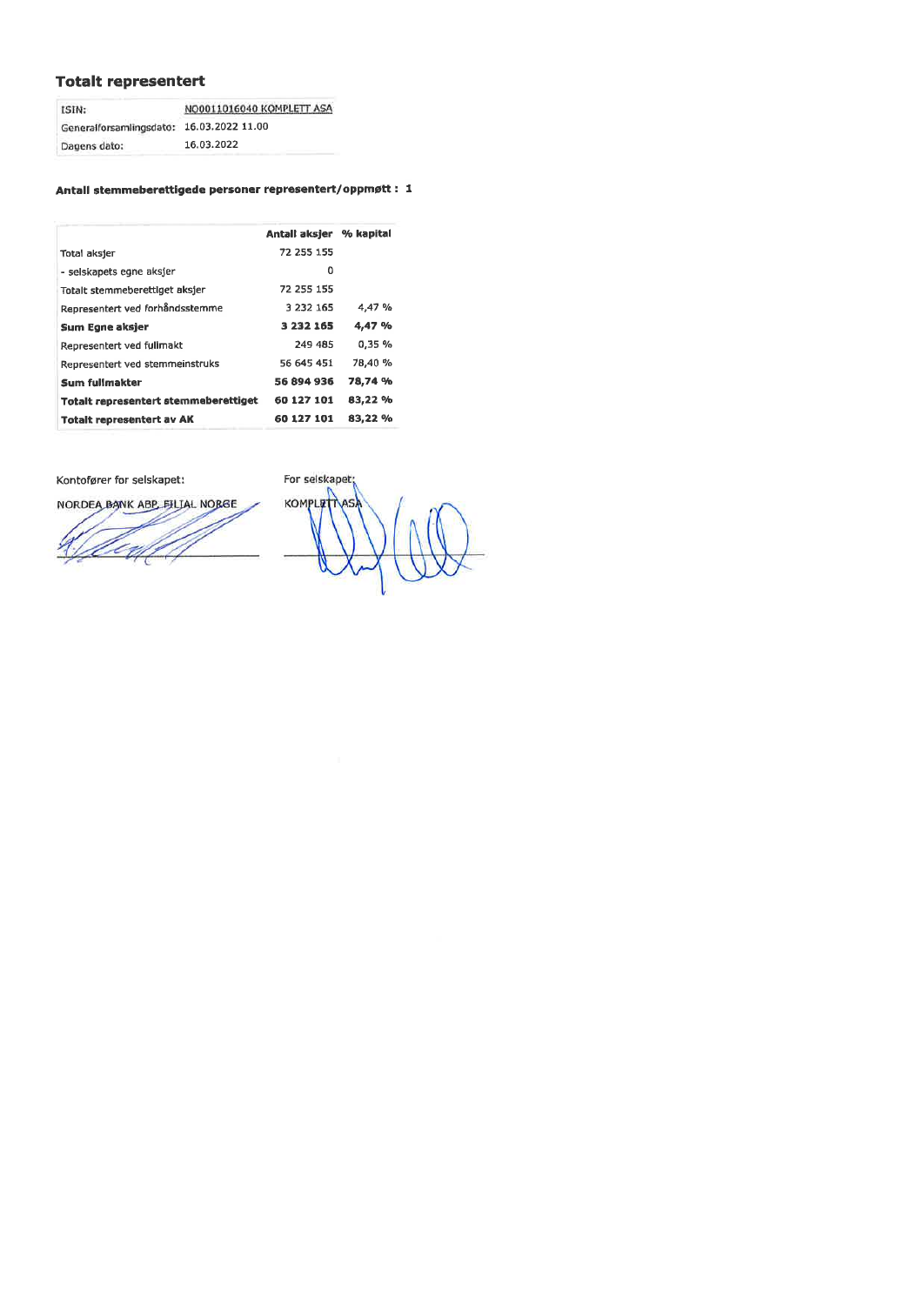# **Total Represented**

| ISIN:                 | NO0011016040 KOMPLETT ASA |  |  |  |  |
|-----------------------|---------------------------|--|--|--|--|
| General meeting date: | 16/03/2022 11.00          |  |  |  |  |
| Today:                | 16.03.2022                |  |  |  |  |

# Number of persons with voting rights represented/attended: 1

|                                      | Number of shares % sc |         |
|--------------------------------------|-----------------------|---------|
| <b>Total shares</b>                  | 72,255,155            |         |
| - own shares of the company          | ٥                     |         |
| Total shares with voting rights      | 72,255,155            |         |
| Represented by advance vote          | 3.232.165             | 4.47 %  |
| Sum own shares                       | 3,232,165             | 4.47 %  |
| Represented by proxy                 | 249,485               | 0.35%   |
| Represented by voting Instruction    | 56,645,451            | 78.40 % |
| Sum proxy shares                     | 56,894,936            | 78.74 % |
| Total represented with voting rights | 60,127,101 83.22 %    |         |
| Total represented by share capital   | 60,127,101 83.22 %    |         |
|                                      |                       |         |

Registrar for the company:

NORDEA BANK ABP, FILIAL NORGE

Signature company: KOMPLETT ASA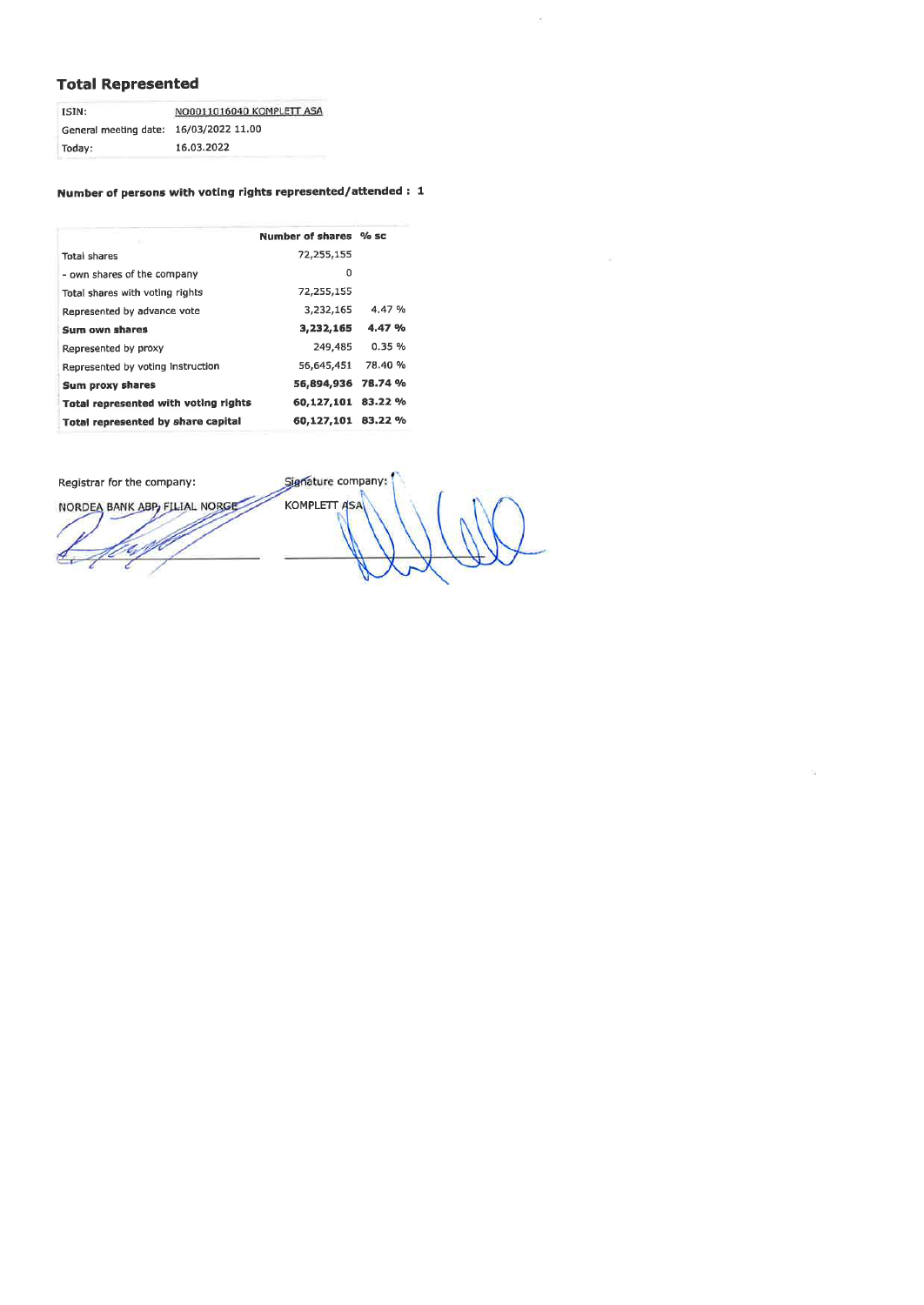Vedlegg 2 / Appendix 2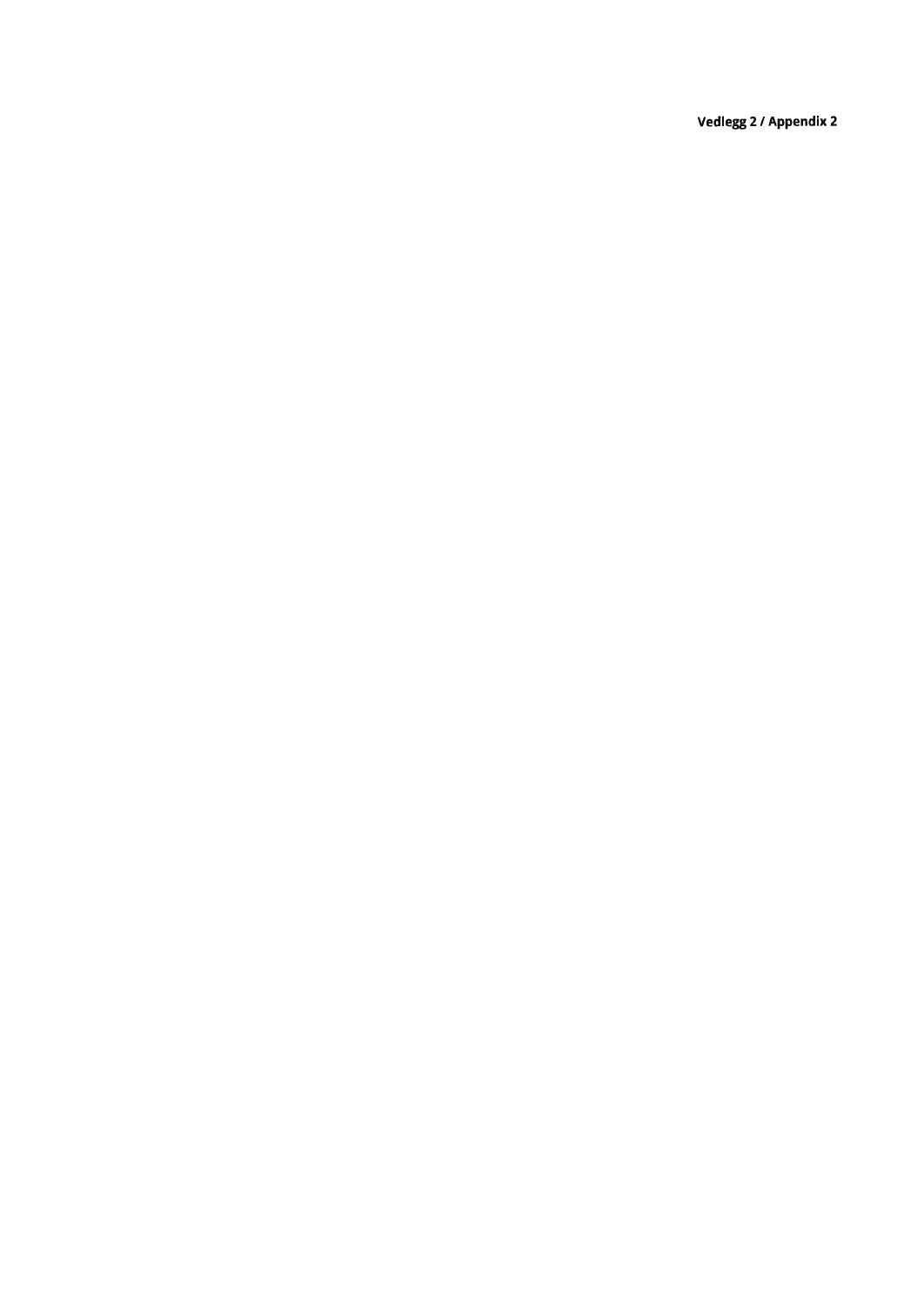# Protokoll for generalforsamling KOMPLETT ASA

| ISIN:                                    | NO0011016040 KOMPLETT ASA |
|------------------------------------------|---------------------------|
| Generalforsamlingsdato: 16.03.2022 11.00 |                           |
| Dagens dato:                             | 16.03.2022                |

| representerte aksjer<br>Sak 1 Valg av møteleder                                                    |            |
|----------------------------------------------------------------------------------------------------|------------|
|                                                                                                    |            |
| 60 127 101<br>0<br>5<br>60 127 101<br>0<br>60 127 096<br>Ordinær                                   |            |
| 0,00 %<br>0,00 %<br>100,00 %<br>% avgitte stemmer                                                  |            |
| 100,00 %<br>0,00 %<br>0,00%<br>100,00 %<br>0,00%<br>% representert AK                              |            |
| 0.00%<br>83,22 %<br>0,00%<br>0,00%<br>83,22 %<br>% total AK                                        |            |
| 60 127 101<br>o<br>60 127 101<br>60 127 096<br>0<br>5<br><b>Totalt</b>                             |            |
| Sak 2 Valg av en person til å medundertegne protokollen                                            |            |
| 60 127 101<br>0<br>605<br>60 127 101<br>60 126 496<br>0<br>Ordinær                                 |            |
| 0,00%<br>100,00 %<br>0,00%<br>% avgitte stemmer                                                    |            |
| 0,00%<br>0,00%<br>100,00 %<br>0,00%<br>100,00 %<br>% representert AK                               |            |
| 0,00%<br>0,00%<br>83,22 %<br>0,00%<br>% total AK<br>83,21%                                         |            |
| 60 127 101<br>$\bf o$<br>60 127 101<br>o<br>605<br>60 126 496<br><b>Totalt</b>                     |            |
| Sak 3 Godkjenning av innkalling og dagsorden                                                       |            |
| 60 127 101<br>0<br>5<br>60 127 101<br>60 126 696<br>400<br>Ordinær                                 |            |
| 0,00%<br>0,00 %<br>100,00 %<br>% avgitte stemmer                                                   |            |
| 100,00 %<br>0,00 %<br>0,00%<br>0,00%<br>100.00 %<br>% representert AK                              |            |
| $0,00\%$<br>0,00%<br>83,22 %<br>0,00%<br>% total AK<br>83,21 %                                     |            |
| 60 127 101<br>60 127 101<br>o<br>5<br>60 126 696<br>400<br><b>Totalt</b>                           |            |
| Sak 4 Kapitalforhøyelse                                                                            |            |
| 60 127 101<br>0<br>508<br>60 127 101<br>60 126 193<br>400<br>Ordinær                               |            |
| 0,00%<br>100,00 %<br>0,00 %<br>% avgitte stemmer                                                   |            |
| 0,00 %<br>100,00 %<br>0,00%<br>100,00 %<br>0,00%<br>% representert AK                              |            |
| 0,00%<br>83,22 %<br>0,00%<br>% total AK<br>83,21 %<br>0,00 %                                       |            |
| 60 127 101<br>0<br>508<br>60 127 101<br>60 126 193<br>400<br>Totalt                                |            |
| Sak 5 Styrefullmakt til kapitalforhøyelse                                                          |            |
| 60 127 101<br>0<br>508<br>60 127 101<br>60 125 089<br>1 504<br>Ordinær                             |            |
| 0,00%<br>100,00 %<br>0,00 %<br>% avgitte stemmer                                                   |            |
| 100,00 %<br>0,00%<br>0,00%<br>0,00%<br>100,00 %<br>% representert AK                               |            |
| 0,00 %<br>83,22 %<br>0,00 %<br>% total AK<br>83,21 %<br>0,00 %                                     |            |
| 60 127 101<br>0<br>508<br>60 127 101<br>60 125 089<br>1504<br><b>Totalt</b>                        |            |
| Sak 6 Valg av nytt styremedlem og observatører                                                     |            |
| 60 127 101<br>0<br>505<br>60 127 101<br>400<br>60 126 196<br>Ordinær                               |            |
| $0,00\%$<br>0,00%<br>100,00 %<br>% avgitte stemmer                                                 |            |
| 0,00%<br>0,00 %<br>100,00 %<br>100,00 %<br>0,00%<br>% representert AK                              |            |
| 0,00%<br>83,22%<br>0,00%<br>0.00%<br>% total AK<br>83,21%                                          |            |
| 60 127 101<br>0<br>400<br>505<br>60 127 101<br>60 126 196<br><b>Totalt</b>                         |            |
| Sak 6.1 Fabian Bengtsson (styremedlem) erstatter Jo Lunder                                         |            |
| 60 127 101<br>0<br>505<br>60 127 101<br>400<br>60 126 196<br>Ordinær                               |            |
| 0,00 %<br>0,00%<br>100,00 %<br>% avgitte stemmer                                                   |            |
| 0,00%<br>0,00%<br>100,00 %<br>100,00 %<br>0,00%<br>% representert AK                               |            |
| 83,22 %<br>0,00 %<br>0,00%<br>0,00%<br>83,21%<br>% total AK                                        |            |
| 60 127 101<br>0<br>60 127 101<br>400<br>505<br>60 126 196<br><b>Totalt</b>                         |            |
| Sak 6.2 Roland Vejdemo (observatør)<br>60 127 101                                                  |            |
| 0<br>400<br>505<br>60 127 101<br>60 126 196<br>Ordinær                                             |            |
| 0,00 %<br>0,00%<br>100,00 %<br>% avgitte stemmer                                                   |            |
| 0,00 %<br>0,00%<br>100,00 %<br>100,00 %<br>0,00%<br>% representert AK                              |            |
| 83,22 %<br>$0,00 \%$<br>0,00 %<br>83,21 %<br>0.00%<br>% total AK<br>60 127 101                     |            |
| o<br>505<br>60 127 101<br>400<br>60 126 196<br><b>Totalt</b>                                       |            |
| Sak 6.3 Carl Erik Hagen (observatør)<br>0                                                          | 60 127 101 |
| 60 127 101<br>400<br>505<br>60 126 196<br>Ordinær                                                  |            |
| 0,00%<br>0,00 %<br>% avgitte stemmer<br>100,00 %                                                   |            |
| 0,00 %<br>0,00 %<br>100,00 %<br>100,00 %<br>0,00%<br>% representert AK<br>0,00%                    |            |
| 0,00 %<br>83,22 %<br>0,00%<br>% total AK<br>83,21 %<br>60 127 101<br>o                             |            |
| 400<br>505<br>60 127 101<br>60 126 196<br><b>Totalt</b>                                            |            |
| Sak 7 Valg av medlemmer til valgkomiteen<br>60 127 101<br>0<br>400<br>505<br>60 126 196<br>Ordinær | 60 127 101 |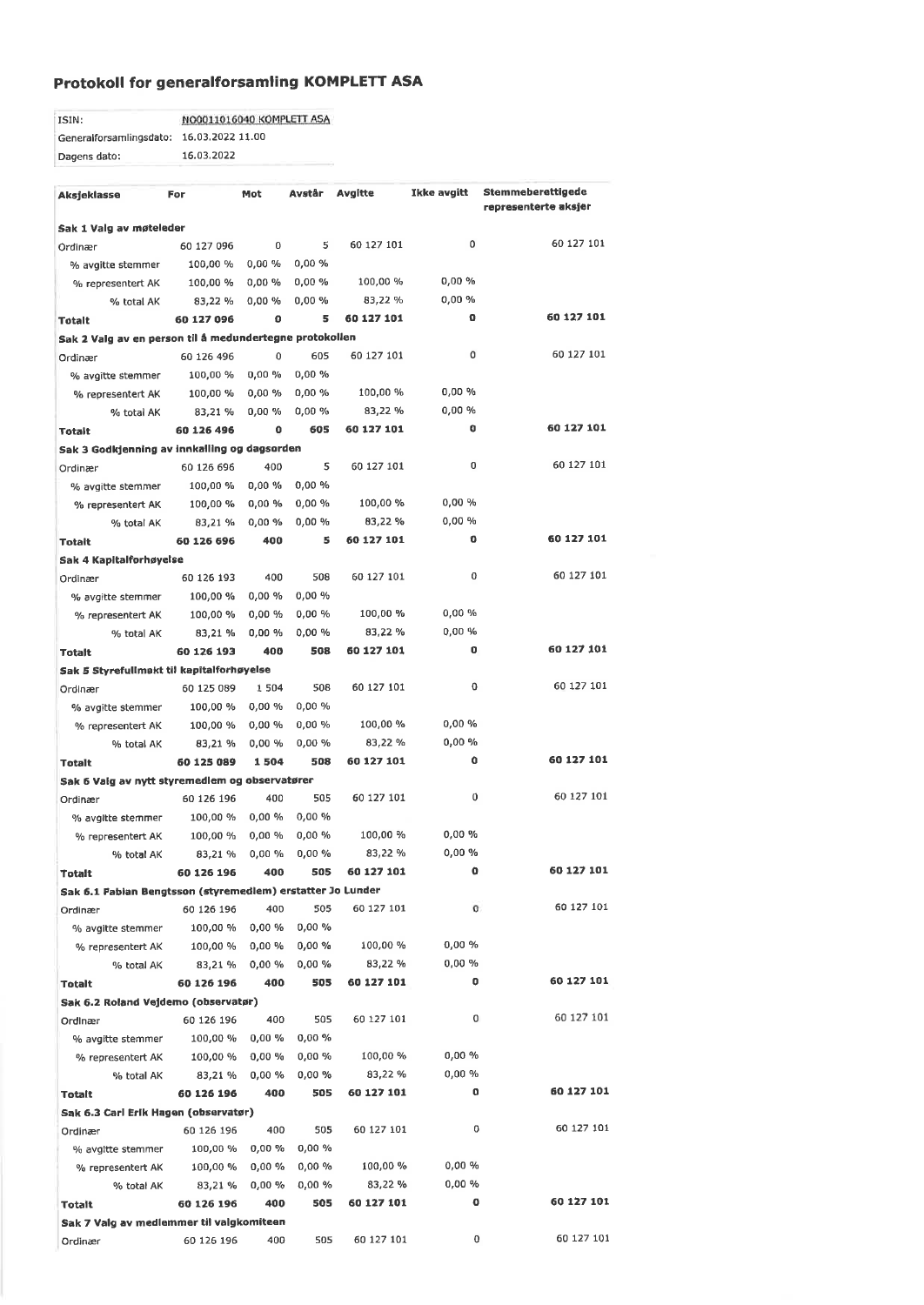| <b>Aksjeklasse</b>                                             | For        | Mot       | Avstår | <b>Avgitte</b> | Ikke avgitt | Stemmeberettigede<br>representerte aksjer |
|----------------------------------------------------------------|------------|-----------|--------|----------------|-------------|-------------------------------------------|
| % avgitte stemmer                                              | 100,00 %   | 0.00%     | 0.00%  |                |             |                                           |
| % representert AK                                              | 100,00 %   | $0.00 \%$ | 0,00%  | 100.00 %       | 0.00%       |                                           |
| % total AK                                                     | 83,21 %    | $0.00 \%$ | 0.00%  | 83,22 %        | 0,00%       |                                           |
| <b>Totalt</b>                                                  | 60 126 196 | 400       | 505    | 60 127 101     | o           | 60 127 101                                |
| Sak 7.1 Martin Bengtsson (medlem) erstatter Karin Bing Orgland |            |           |        |                |             |                                           |
| Ordinær                                                        | 60 126 196 | 400       | 505    | 60 127 101     | 0           | 60 127 101                                |
| % avgitte stemmer                                              | 100.00 %   | $0.00 \%$ | 0.00%  |                |             |                                           |
| % representert AK                                              | 100,00 %   | 0.00%     | 0.00%  | 100,00 %       | 0,00%       |                                           |
| % total AK                                                     | 83,21 %    | $0.00 \%$ | 0,00%  | 83,22 %        | 0.00%       |                                           |
| <b>Totalt</b>                                                  | 60 126 196 | 400       | 505    | 60 127 101     | o           | 60 127 101                                |





#### Aksjeinformasjon

| Navn    | Totalt antali aksjer Pålydende Aksjekapital |                       | <b>Stemmerett</b> |
|---------|---------------------------------------------|-----------------------|-------------------|
| Ordinær | 72 255 155                                  | 0.40 28 902 062,00 Ja |                   |
| Sum:    |                                             |                       |                   |

# § 5-17 Alminnelig flertallskrav<br>krever flertall av de avgitte stemmer

**§ 5-18 Vedtektsendring**<br>krever tilslutning fra minst to tredeler så vel av de avgitte stemmer<br>som av den aksjekapital som er representert på generalforsamlingen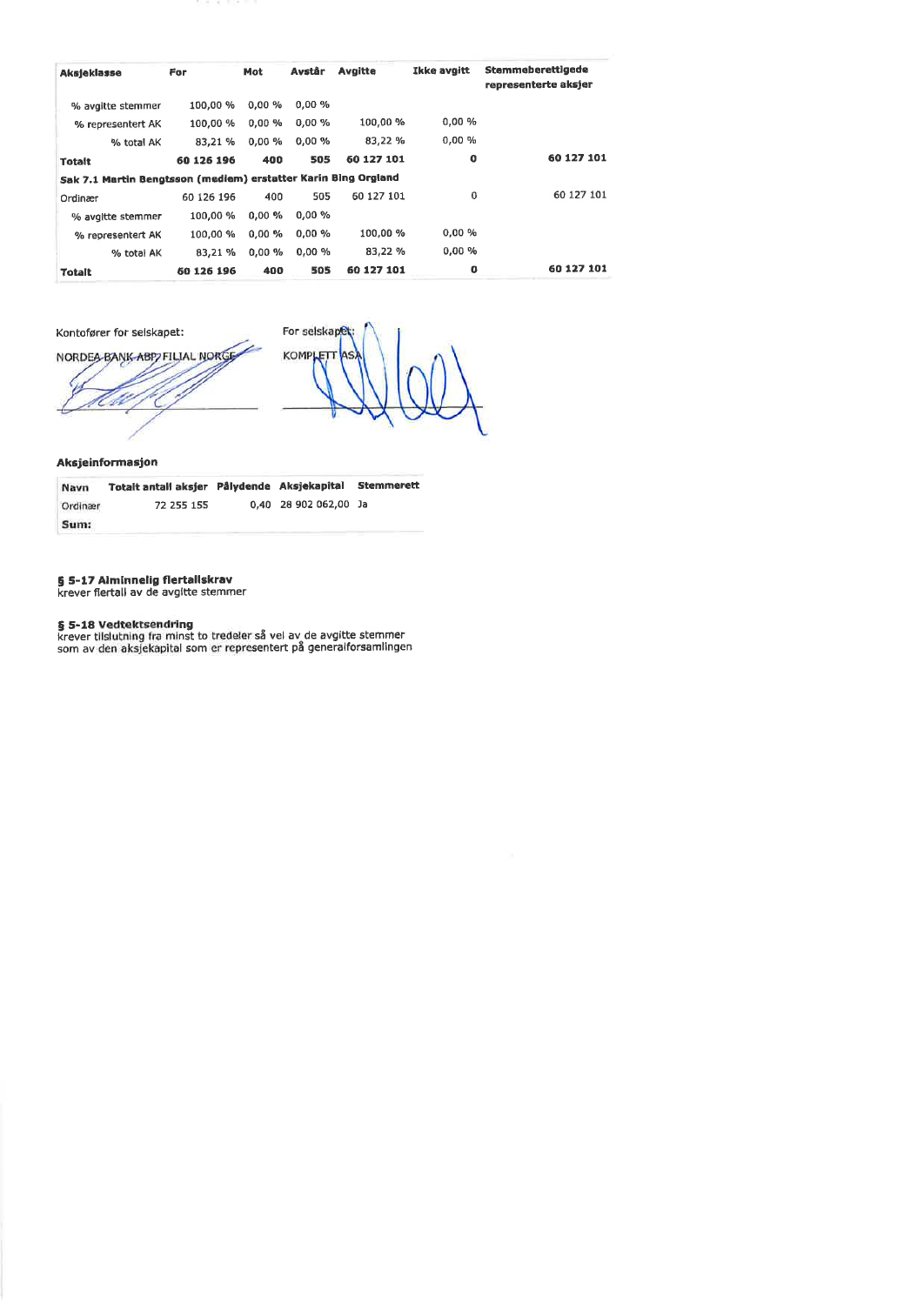# Protocol for general meeting KOMPLETT ASA

| ISIN:                                  | NO0011016040 KOMPLETT ASA |
|----------------------------------------|---------------------------|
| General meeting date: 16/03/2022 11.00 |                           |
| Today:                                 | 16.03.2022                |

| Shares class                                                                       | <b>FOR</b> |           | Against Abstain Pollin |                |           | Poli not registered Represented shares |
|------------------------------------------------------------------------------------|------------|-----------|------------------------|----------------|-----------|----------------------------------------|
|                                                                                    |            |           |                        |                |           | with voting rights                     |
| Agenda item 1 Election of chairperson of the meeting                               |            |           |                        |                |           |                                        |
| Ordinær                                                                            | 60,127,096 | 0         | 5                      | 60,127,101     | 0         | 60,127,101                             |
| votes cast in %                                                                    | 100.00 %   | 0.00%     | 0.00%                  |                |           |                                        |
| representation of sc in %                                                          | 100,00 %   | 0.00%     | 0.00%                  | 100.00 %       | 0.00%     |                                        |
| total sc in %                                                                      | 83.22 %    | 0.00%     | 0.00%                  | 83.22 %        | 0.00%     |                                        |
| Total                                                                              | 60,127,096 | o         | 5                      | 60,127,101     | o         | 60,127,101                             |
| Agenda item 2 Election of a person to co-sign the minutes                          |            |           |                        |                |           |                                        |
| Ordinær                                                                            | 60,126,496 | o         | 605                    | 60,127,101     | 0         | 60,127,101                             |
| votes cast in %                                                                    | 100.00 %   | 0.00%     | 0.00%                  |                |           |                                        |
| representation of sc in %                                                          | 100,00 %   | $0.00 \%$ | 0.00%                  | 100.00 %       | 0.00%     |                                        |
| total sc in %                                                                      | 83.21 %    | $0.00 \%$ | $0.00 \%$              | 83,22 %        | 0,00%     |                                        |
| Total                                                                              | 60,126,496 | 0         | 605                    | 60,127,101     | $\bullet$ | 60,127,101                             |
| Agenda item 3 Approval of the notice and agenda                                    |            |           |                        |                |           |                                        |
| Ordinær                                                                            | 60,126,696 | 400       | 5                      | 60,127,101     | 0         | 60,127,101                             |
| votes cast in %                                                                    | 100.00 %   | 0.00%     | 0.00%                  |                |           |                                        |
| representation of sc in %                                                          | 100.00 %   | $0.00 \%$ | 0.00%                  | 100.00 %       | 0.00%     |                                        |
| total sc in %                                                                      | 83.21 %    | 0.00%     | 0.00%                  | 83.22 %        | 0.00%     |                                        |
| Total                                                                              | 60,126,696 | 400       | 5                      | 60,127,101     | 0         | 60,127,101                             |
| Agenda Item 4 Share capital increase                                               |            |           |                        |                |           |                                        |
| Ordinær                                                                            | 60,126,193 | 400       | 508                    | 60,127,101     | 0         | 60,127,101                             |
| votes cast in %                                                                    | 100.00 %   | 0.00%     | 0.00%                  |                |           |                                        |
| representation of sc in %                                                          | 100.00 %   | 0.00%     | $0.00 \%$              | 100.00 %       | 0.00%     |                                        |
| total sc in %                                                                      | 83.21 %    | 0.00%     | 0.00%                  | 83.22%         | 0,00%     |                                        |
| Total                                                                              | 60,126,193 | 400       | 508                    | 60,127,101     | 0         | 60,127,101                             |
| Agenda item 5 Board authorisation to Increase the share capital                    |            |           |                        |                |           |                                        |
| Ordinær                                                                            | 60,125,089 | 1,504     | 508                    | 60,127,101     | 0         | 60,127,101                             |
| votes cast in %                                                                    | 100.00 %   | 0.00 %    | 0.00%                  |                |           |                                        |
| representation of sc in %                                                          | 100.00 %   | 0.00 %    | 0.00%                  | 100.00 %       | 0.00%     |                                        |
| total sc in %                                                                      | 83.21 %    | 0.00 %    | 0.00%                  | 83.22 %        | 0.00%     |                                        |
| <b>Total</b>                                                                       | 60,125,089 | 1,504     | 508                    | 60,127,101     | O         | 60,127,101                             |
| Agenda item 6 Election of new member to the board of directors and board observers |            |           |                        |                |           |                                        |
| Ordinær                                                                            | 60,126,196 | 400       | 505                    | 60,127,101     | 0         | 60,127,101                             |
| votes cast in %                                                                    | 100.00 %   | 0.00%     | 0.00%                  |                |           |                                        |
| representation of sc in %                                                          | 100.00 %   | 0.00%     | 0.00 %                 | 100.00 %       | 0.00%     |                                        |
| total sc in %                                                                      | 83.21 %    | 0.00%     | 0.00%                  | 83.22%         | 0.00%     |                                        |
| Total                                                                              | 60,126,196 | 400       | 505                    | 60,127,101     | 0         | 60,127,101                             |
| Agenda item 6.1 Fabian Bengtsson (board member) replaces Jo Lunder                 |            |           |                        |                |           |                                        |
| Ordinær                                                                            | 60,126,196 | 400       | 505                    | 60,127,101     | 0         | 60,127,101                             |
| votes cast in %                                                                    | 100.00 %   | 0.00 %    | 0.00%                  |                |           |                                        |
| representation of sc in %                                                          | 100.00 %   | $0.00 \%$ | 0.00%                  | 100.00 %       | $0.00 \%$ |                                        |
| total sc In %                                                                      | 83.21 %    | 0.00%     | 0.00%                  | 83.22%         | 0.00%     |                                        |
| Total                                                                              | 60,126,196 | 400       | 505                    | 60,127,101     | 0         | 60,127,101                             |
| Agenda item 6.2 Roland Vejdemo (board observer)                                    |            |           |                        |                |           |                                        |
| Ordinær                                                                            | 60,126,196 | 400       | 505                    | 60,127,101     | 0         | 60,127,101                             |
| votes cast in %                                                                    | 100.00 %   | 0.00%     | $0.00 \%$              |                |           |                                        |
| representation of sc in %                                                          | 100.00 %   | 0.00%     | 0.00 %                 | 100.00 %       | 0.00%     |                                        |
| total sc in %                                                                      | 83.21 %    | 0.00%     | $0.00 \%$              | 83.22 %        | 0.00 %    |                                        |
| Total                                                                              | 60,126,196 | 400       | 505                    | 60,127,101     | 0         | 60,127,101                             |
| Agenda Item 6.3 Carl Erik Hagen (board observer)                                   |            |           |                        |                |           |                                        |
| Ordinær                                                                            | 60,126,196 | 400       | 505                    | 60,127,101     | 0         | 60,127,101                             |
| votes cast In %                                                                    | 100.00 %   | 0.00%     | 0.00%                  |                |           |                                        |
| representation of sc in %                                                          | 100.00 %   | 0.00%     | 0.00 %                 | 100.00 %       | $0.00 \%$ |                                        |
| total sc in %                                                                      | 83.21 %    | $0.00 \%$ | 0.00%                  | 83.22 %        | $0.00 \%$ |                                        |
| Total                                                                              | 60,126,196 | 400       |                        | 505 60,127,101 | o         | 60,127,101                             |
| Agenda Item 7 Election of members to the nomination committee                      |            |           |                        |                |           |                                        |
| Ordinær                                                                            | 60,126,196 | 400       | 505                    | 60,127,101     | 0         | 60,127,101                             |